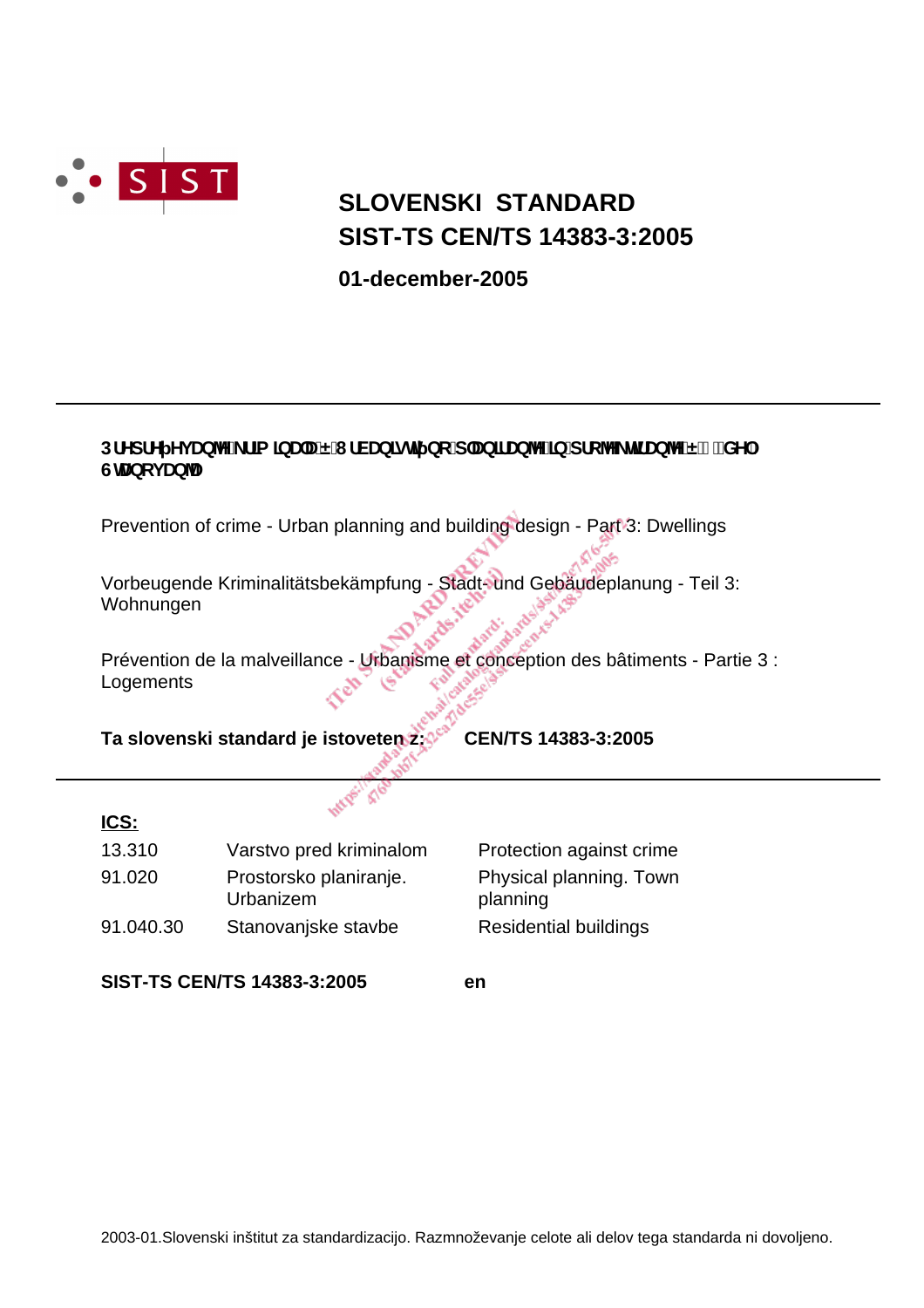International Property of the High And St. A days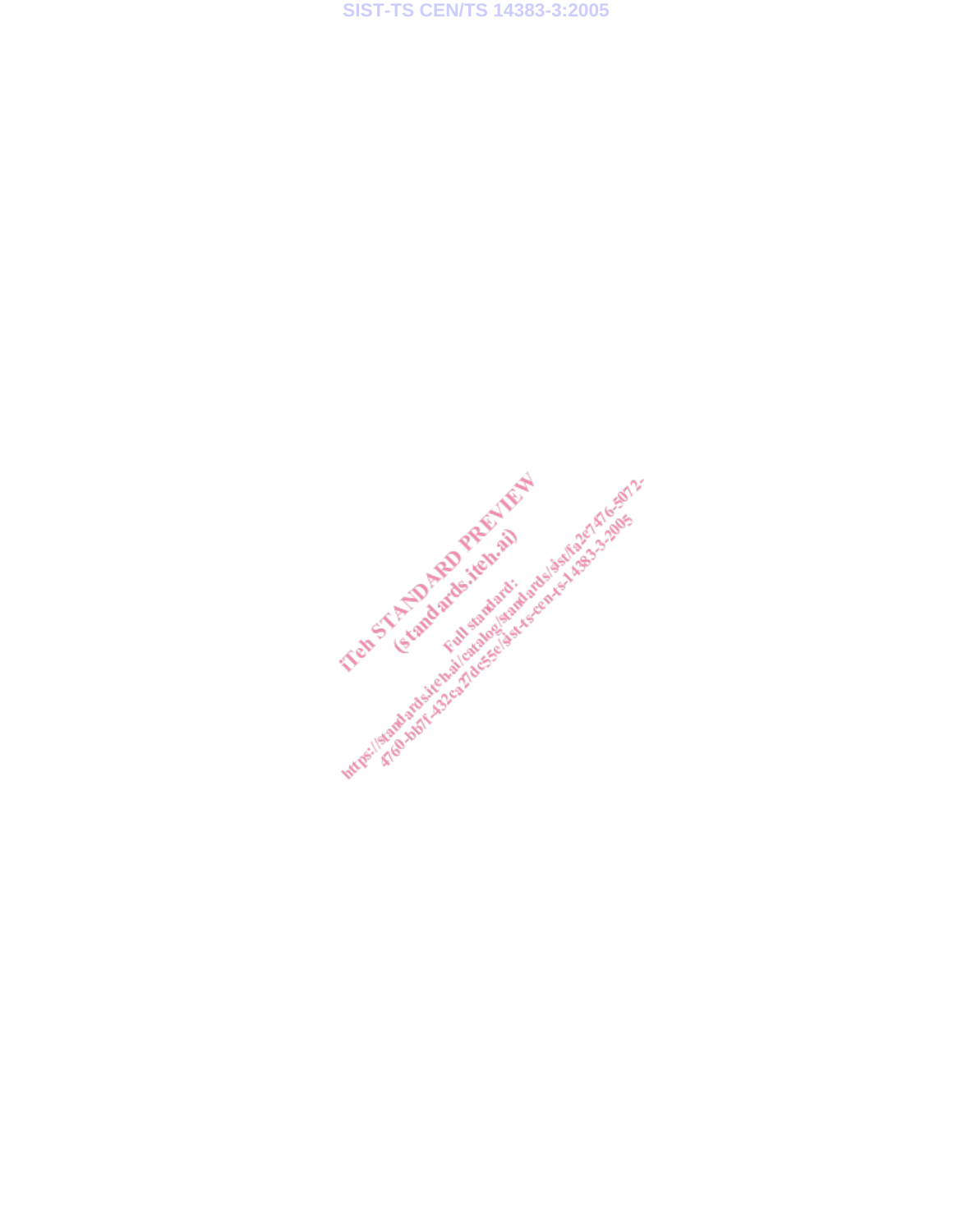#### **SIST-TS CEN/TS 14383-3:2005**

# TECHNICAL SPECIFICATION SPÉCIFICATION TECHNIQUE TECHNISCHE SPEZIFIKATION

## **CEN/TS 14383-3**

October 2005

ICS 91.040.30; 13.310

English Version

## Prevention of crime - Urban planning and building design - Part 3: Dwellings

Prévention de la malveillance - Urbanisme et conception des bâtiments - Partie 3 : Logements

Vorbeugende Kriminalitätsbekämpfung - Stadt- und Gebäudeplanung - Teil 3: Wohnungen

This Technical Specific[ation \(CEN/TS\) was approved by CEN on 24 April 2005 for provisional application](��(
��{���w+���oi����Vr䄁���z4�ΰ�����4���?�~��I�7�
b�ЍN�g�����4��>!0%yW�-5ALv�9��It�c`	4 �f�"�����).

The period of validity of this CEN/TS is limited initially to three years. After two years the members of CEN will be requested to submit their comments, particularly on the question whether the CEN/TS can be converted into a European Standard.

CEN members are required to announce the existence of this CEN/TS in the same way as for an EN and to make the CEN/TS available promptly at national level in an appropriate form. It is permissible to keep conflicting national standards in force (in parallel to the CEN/TS)

until the final decision about the possible conversion of the CEN/TS into an EN is reached.<br>CEN members are the national standards bodies of Austria, Belgium, Cyprus, Czech Repu<br>Germany, Greece, Hungary, Iceland, Iraly, La CEN members are the national standards bodies of Austria, Belgium, Cyprus, Czech Republic, Denmark, Estonia, Finland, France, Germany, Greece, Hungary, Iceland, Ireland, Italy, Latvia, Lithuania, Luxembourg, Malta, Netherlands, Norway, Poland, Portugal, Slovakia, Slovenia, Spain, Sweden, Switzerland and United Kingdom.



EUROPEAN COMMITTEE FOR STANDARDIZATION COMITÉ EUROPÉEN DE NORMALISATION EUROPÄISCHES KOMITEE FÜR NORMUNG

**Management Centre: rue de Stassart, 36 B-1050 Brussels**

© 2005 CEN All rights of exploitation in any form and by any means reserved worldwide for CEN national Members.

Ref. No. CEN/TS 14383-3:2005: E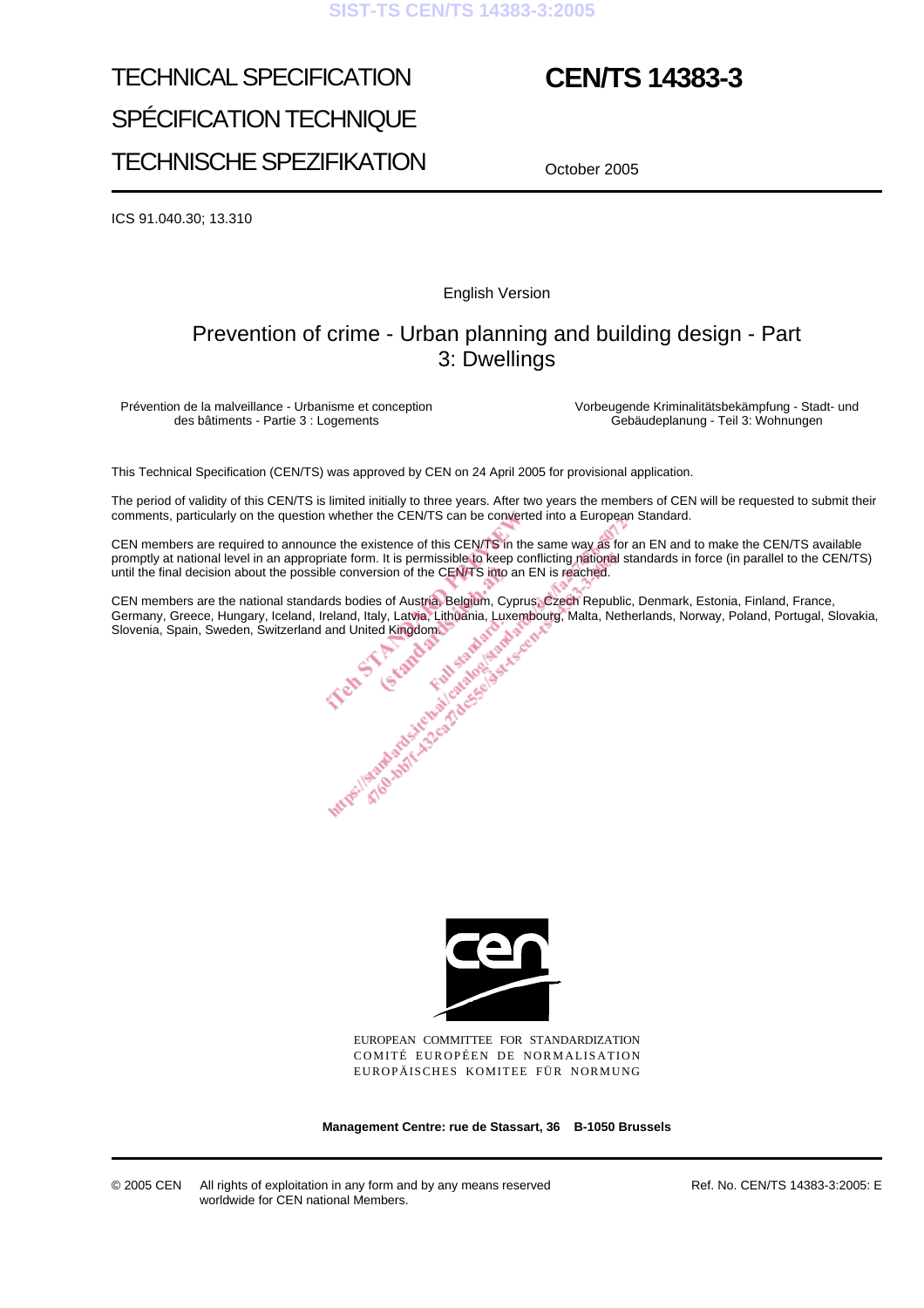## **SIST-TS CEN/TS 14383-3:2005**

## CEN/TS 14383-3:2005 (E)

## **Contents**

| 1                                                                                                                                                                          |  |
|----------------------------------------------------------------------------------------------------------------------------------------------------------------------------|--|
| $\mathbf{2}$                                                                                                                                                               |  |
| 3                                                                                                                                                                          |  |
| 4                                                                                                                                                                          |  |
| 5                                                                                                                                                                          |  |
| 6                                                                                                                                                                          |  |
| 7                                                                                                                                                                          |  |
| 8                                                                                                                                                                          |  |
| 9                                                                                                                                                                          |  |
| 10                                                                                                                                                                         |  |
| 11                                                                                                                                                                         |  |
| 12                                                                                                                                                                         |  |
| Annex A (informative) Resistance classes for windows, doors and shutters and requirements<br>for related hardware conforming to ENV 1627. Manuscription Manuscritti and 21 |  |
| Annex B (informative) Risk analysis of the vulnerability of dwellings to burglary23                                                                                        |  |
|                                                                                                                                                                            |  |
| Annex C (informative) Quick reference guide to the vulnerability of dwellings to burglary46                                                                                |  |
| Annex D (informative) Security grades of intrusion alarm systems as EN 50131-1 49                                                                                          |  |
|                                                                                                                                                                            |  |
| Annex F (informative) Cost/benefit checklist of methods to enhance security in residential blocks51                                                                        |  |
|                                                                                                                                                                            |  |
|                                                                                                                                                                            |  |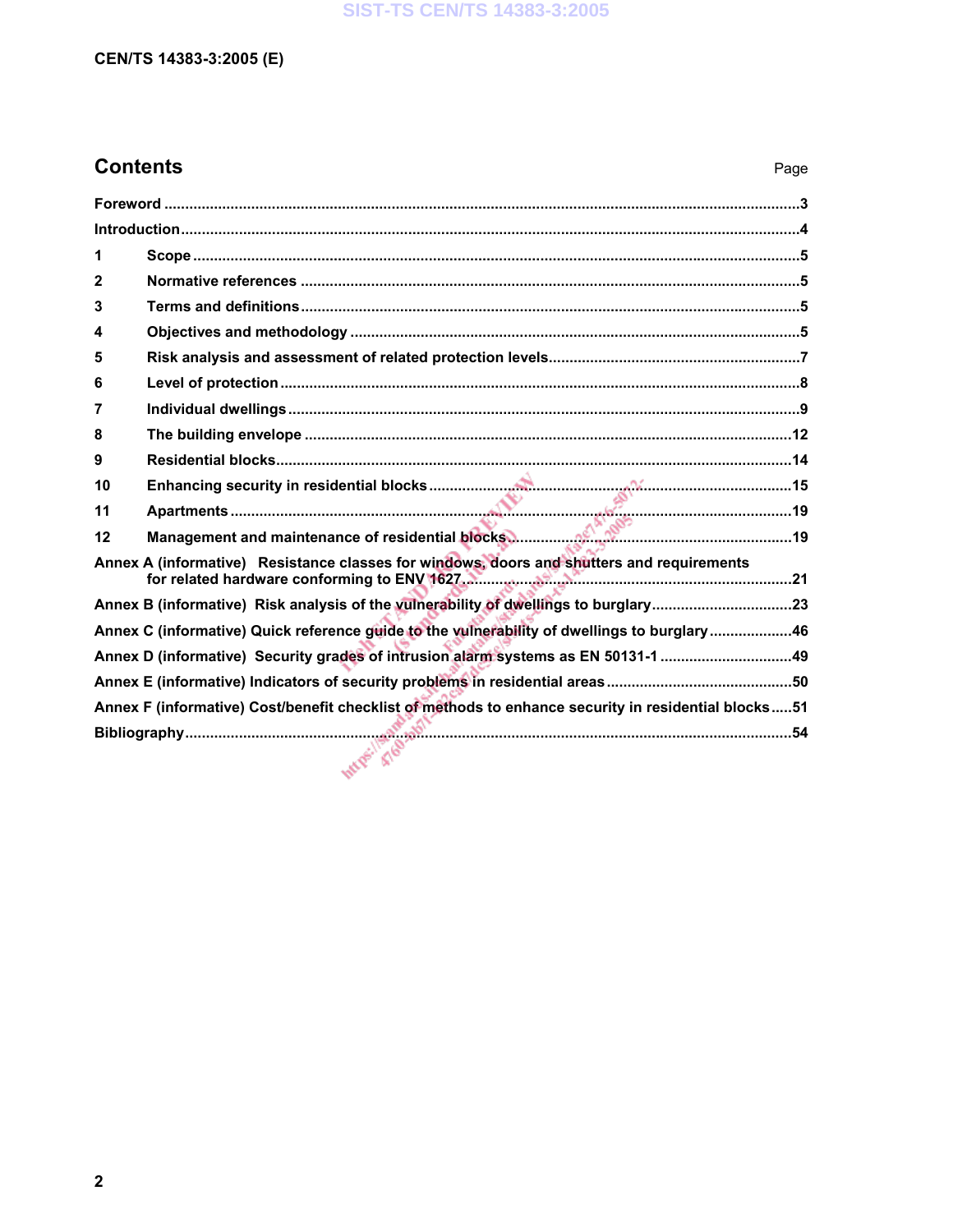### **Foreword**

This CEN Technical Specification (CEN/TS 14383-3:2005) has been prepared by Technical Committee CEN/TC 325 "Prevention of crime by urban planing design", the secretariat of which is held by SNV.

The status of Technical Specification was proposed to give all countries the opportunity to compare experiences and to harmonise procedures. In particular, the guidance given in the Annexes needs to be tested in use to establish realistic security levels.

This Technical Specification is one of a series for "The prevention of crime by urban planning and building design", that consists of the following parts:

- Part 1 Definitions of specific terms
- Part 2 Urban planning
- Part 3 Dwellings
- Part 4 Shops and offices

According to the [CEN/CENELEC Internal Regulations, the national standards organ](6�g�h
�u����)8�z�,n����+=��;�z4>�UQ�p�/8(g�ƥyXdU���lN�63�$ґ*�Ć��� ���N#K�g����?��
����nq��̿�[�W��_P)izations of the following countries are bound to announce this CEN Technical Specification: Austria, Belgium, Cyprus, Czech Republic, Denmark, countries are bound to announce this CEN Technical Specification: Austria, Belgium, Cyprus, Czech Republic, Denmark, Estonia, Finland, France, Germany, Greece, Hungary, Iceland, Ireland, Italy, Latvia, Lithuania, Luxembourg, Malta, Netherlands, Norway, Poland, Portugal, Slovakia, Slovenia, Spain, Sweden, Switzerland and United Kingdom.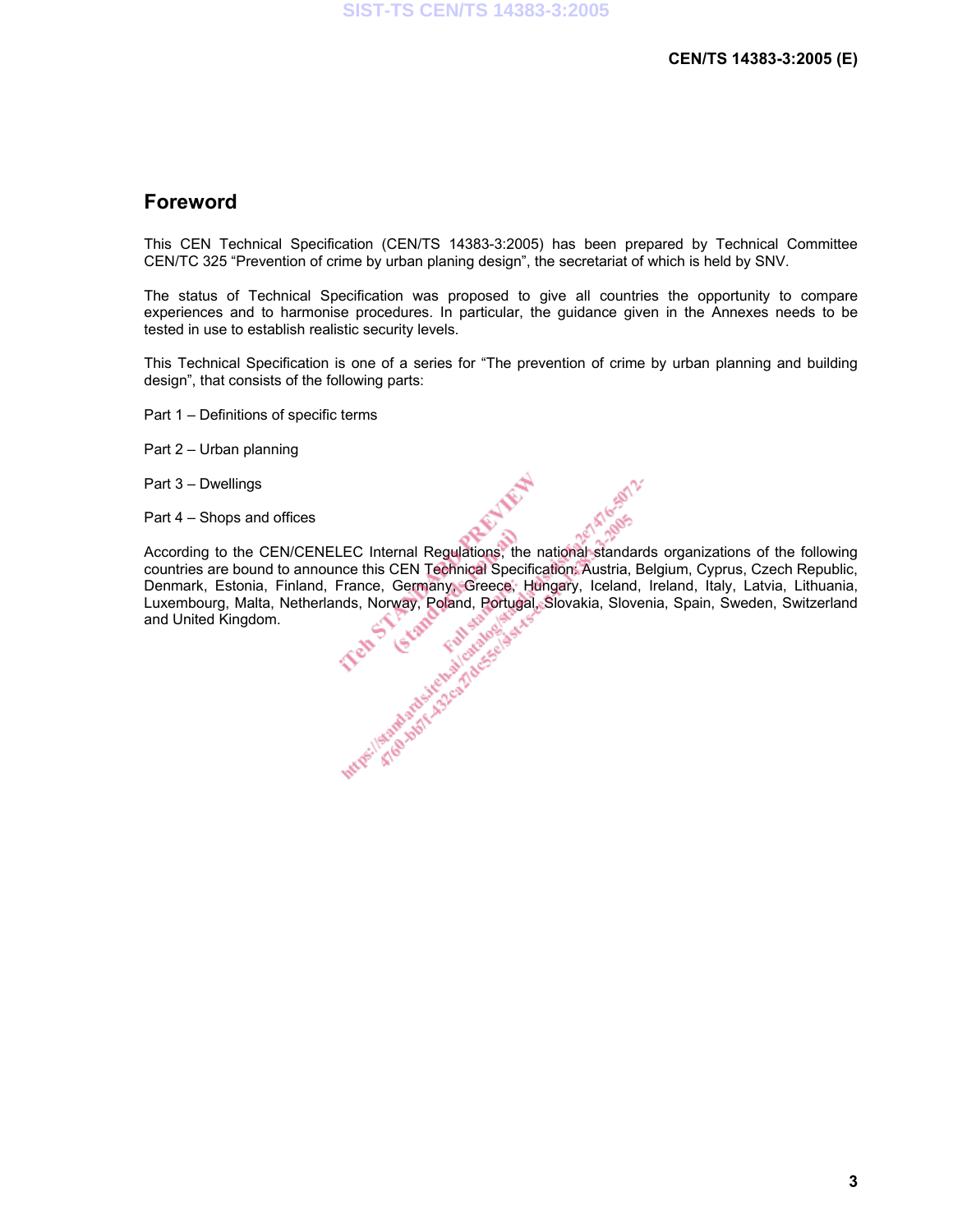## **Introduction**

In considering security measures aimed at preventing crime and antisocial behaviour and the fear of crime in residential areas, one of the most difficult tasks is determining the type and level of the threat (e.g. vandalism, burglary, aggression) and the scope of measures to be taken in order to reduce it.

The causes of crime have been researched for many years. There are many factors that can influence the possibility of an offence being committed or not. Certain factors, for example socio-economic conditions are beyond the remit of this standard. Other factors such as neighbourhood layout and building design can be considered along with more specific reference to target-hardening measures.

Three basic criminological approaches have been adopted: Rational Choice, Routine Activities and Defensible Space.

- a) Rational Choice states that potential offenders will normally undertake their own risk assessment before deciding to commit [a crime. They will consider the chances of being seen, the ease](��ǌ"��4E�K]�-Zd$����NY�~��(!�) of entry and the chance of escape without detection.
- b) The Routine Activities theory assumes that for an offence to take place there need to be three factors present: a motivated offender, a suitable target or victim and a lack of capable guardian. To prevent a crime it is necessary to alter the influence of one of these factors. For example, an offender can be demotivated by increasing the level of surveillance or by making access more difficult. A target can also be made less attractive by increasing security or removing escape routes. Similarly, the presence or influence of a capable guardian, either real or implied, can assist in creating a sense of neighbourliness.
- c) The Defensible Space theory applies to the different levels of acceptance that exist for people to legitimately be in different types of space. Everyone has a right to be in a public space, such as a street, but they do not have the right to be in the garden of another person's dwelling, which is a private space. It is equally important to differentiate and distinguish public space from semi-public and semi-private space, to make it possible to use either formal or informal social control over those spaces in ways that prevent crime and antisocial behaviour developing or progressing unhindered.

Most offences are committed because perpetrators enjoy opportunities: easy access, hiding places, absence of demarcation between public and private space, poor lighting and/or favourable landscaping. By understanding the motivation of potential offenders and counterbalancing it by specific physical security measures combined with real or symbolic design elements, this Technical Specification aims to assist designers, planners, estate managers and stakeholders in the area of crime prevention to:

- a) Define the protection measures most appropriate to the site.
- b) Influence decisions relating to building design, the layout of the site, landscaping, and other related details in order to make dwellings attractive and safe for inhabitants and unattractive targets for potential offenders.

In residential areas with either individual dwellings and/or residential blocks, the purpose is not only to protect properties against burglary but also to prevent access by unwanted visitors, the illegal appropriation of space, degradation of the environment and to fight fear of crime.

The design of the built environment can also influence individual perceptions of fear of crime (e.g. in dark footpaths), as perceptions of crime often exceed the reality.

Recommendations relating to the planning of new and existing urban areas, ranging from a few streets to a city centre, an industrial estate, or a large open space for public use, are given in ENV 14383-2.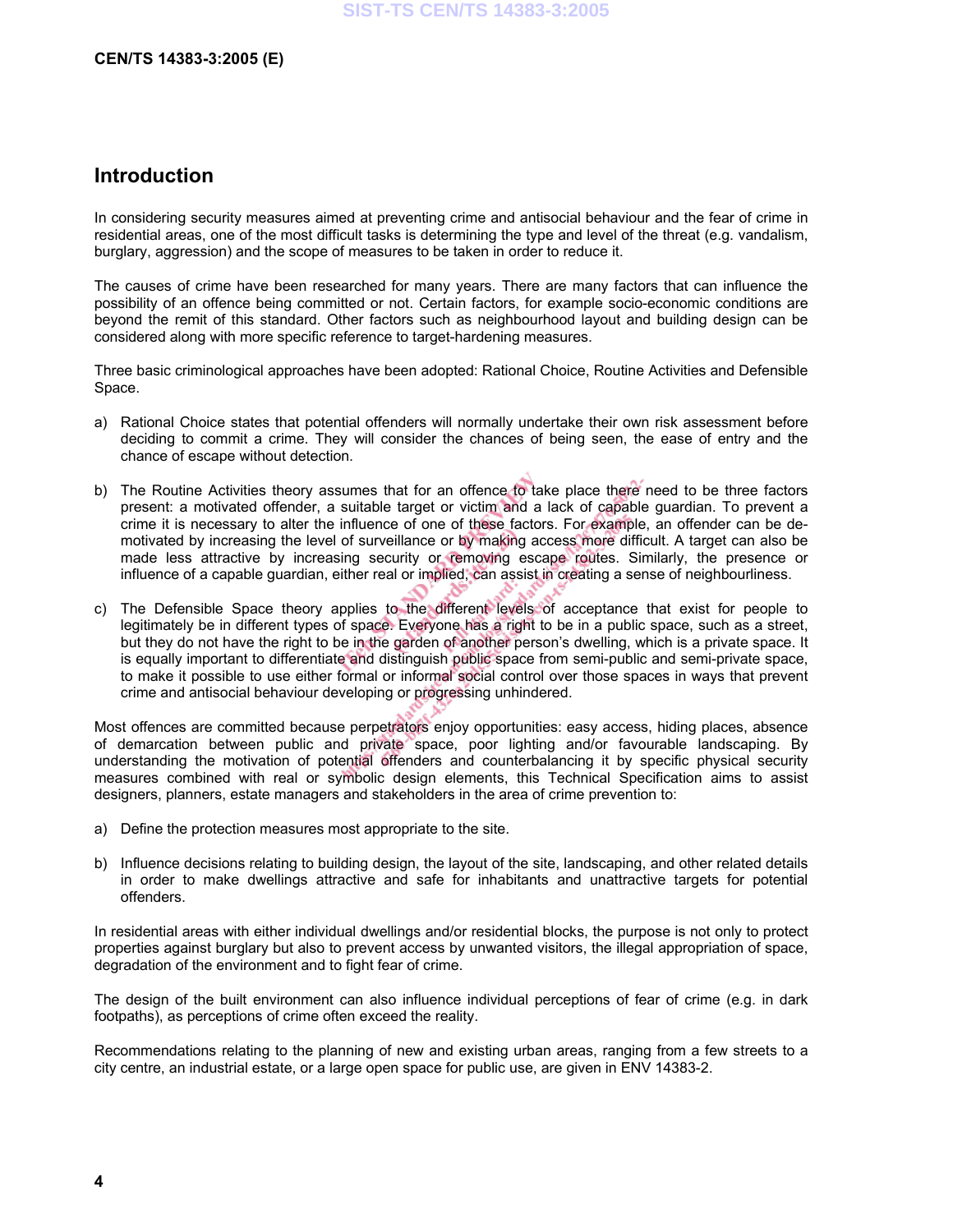#### **1 Scope**

This Technical Specification gives guidance and recommendations for reducing the risk of crimes against people and property in dwellings and their immediate surroundings through planning and design. It covers new and existing dwellings, in single or multiple units.

#### **2 Normative references**

The following referenced documents are indispensable for the application of this document. For dated references, only the edition cited applies. For undated references, the latest edition of the referenced document (including any amendments) applies.

prEN 14383-1, *Prevention of crime - Urban planning and building design - Part 1: Definitions of specific terms*

#### **3 Terms and definitions**

For the purposes [of this Technical Specification, the terms and definitions given in prE](��q�1�sB�ս
�ї6�J�v���/�z;="�3�=4`�؆�cč<�],P�E�V�@<s���\I�NpL-�����biu@���* !���Zy��	�)���t�=d`9��R�)N 14383-1 apply.

#### **4 Objectives and methodology**

#### **4.1 General**

While it is important to consider individual buildings in detail, it is also essential to be aware of the influence exerted by the design and layout of the neighbourhood. This is sometimes referred to as the 'Meso' level and includes road layout, infrastructure and location of facilities. Town planners, designers, developers and professionals with crime prevention expertise should be involved as a design team, to ensure that designing out crime factors are taken into account in the early stages of the planning process.

The joint approach should consider the various factors that can reduce the opportunity to commit crime. Some of the most important factors are ownership, human presence and conflict minimisation.

The design and layout of public space in the neighbourhood should encourage local residents to regard it as their own and take responsibility for it. If this can be achieved, crime and antisocial behaviour are less likely to occur, or continue without local people reacting to it.

NOTE One of the strongest prevention factors for potential offenders is the risk of being seen and identified, which is why human presence and natural surveillance are so important. These factors are easier to achieve with mixed usage as this can prolong liveliness and movement throughout an extended period of the day. Street furniture should be designed to enable good sight lines and provide wide natural surveillance. Equally access to buildings should front onto public space for the same reason.

Fear of crime, whether justified or perceived, should be considered and the design of the environment should take this into account. Any design feature that could possibly give rise to a potential conflict situation should be avoided. Safe and integrated options for pedestrians and/or cyclists should be included and give a feeling of safety that will encourage their use.

Buildings meant for residential purposes can be split into two categories:

- a) Individual dwellings, detached or in groups;
- b) Residential blocks with apartments.

In the area of crime prevention, three objective criteria have been taken into account: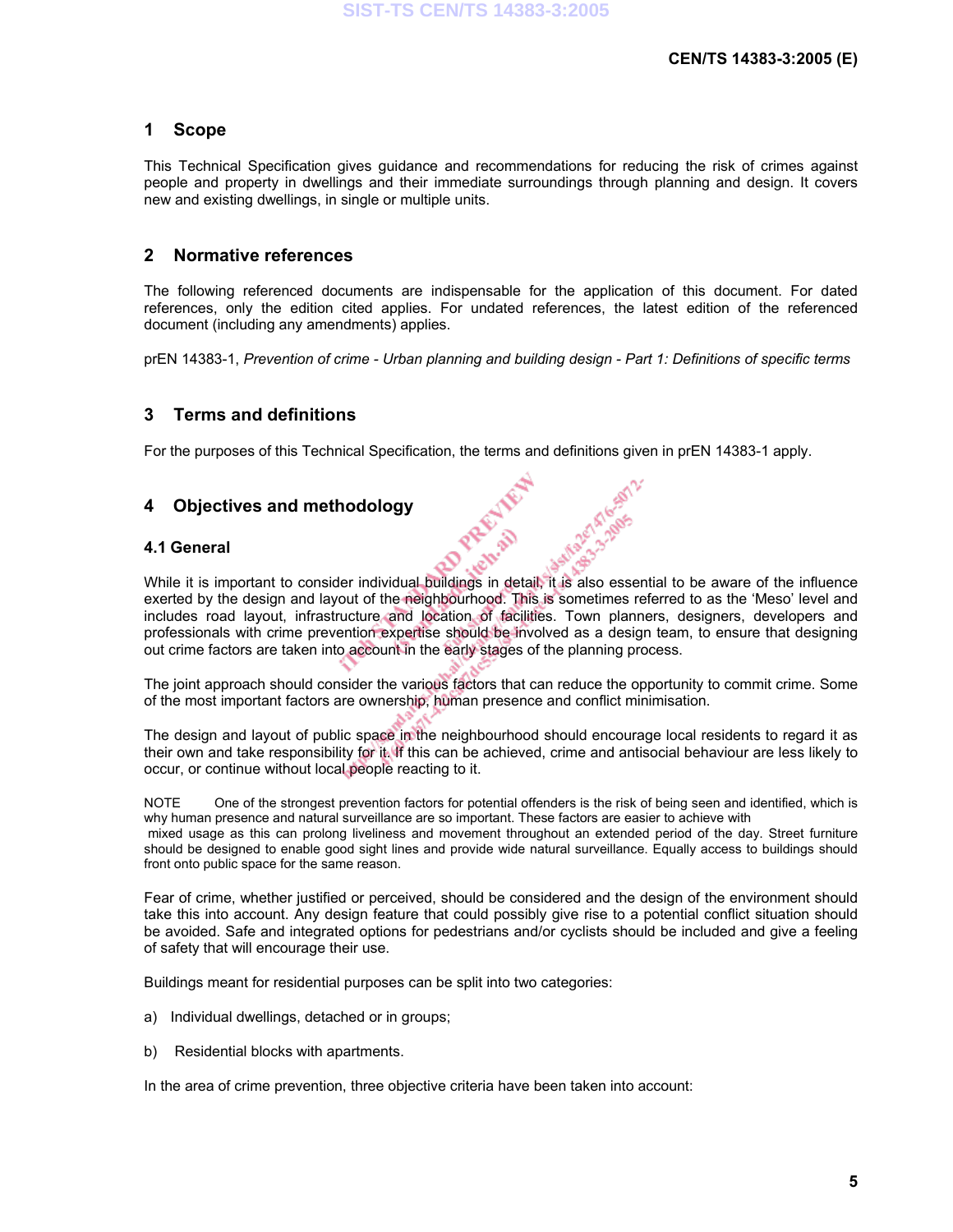#### **CEN/TS 14383-3:2005 (E)**

- a) Risk to body and life;
- b) The nature and value of the property to be protected;
- c) The degree of accessibility of this property.

The history of crime in Europe demonstrates that property theft is often linked with crimes against people (subjected to physical assault at home or close to their residence).

Technical protection measures will assist in preventing crime against persons and property and unauthorised access to buildings.

Recommendations are also given for the protection of vehicles and other property kept in common areas.

The methodology will consist of describing the behaviour patterns of potential offenders, providing a risk analysis tool for the site under consideration, whether individual dwellings or residential blocks, and proposing technical recommendations and solutions.

#### **4.2 Designing out crime in individual neighbourhoods**

Any crime prevention s[trategy is essentially one of risk management. Consequently, bef](��2�5�:V�u�j���"�)�G�l�D�qƅ6�3��@���E��mK�L�:K��5�Th�͔q�\QÒ^J�o��O��:�Q(�:�4��v1�ۣ"��Ucn݋)ore an effective strategy can be developed, it is important to identify and understand the risk factors involved.

When assessing the level of risk it is essential to give high priority to local factors. A diagnostic survey of crime in the immediate neighbourhood should be carried out to identify the types of crime reported, where and when incidents occurred and who the groups of victims were.

NOTE This can be achieved by spatial mapping to identify crime clustering or hot spots.

It is also important to identify factors that may influence the opportunity for crime in a particular area but which may not necessarily be obvious. For example, a desire line that passes through a residential area may link two features also attractive to potential offenders. Although the features may be some distance away from the dwellings, they can influence the possibility of crime.

Where a new residential development is planned, it is important to consider the crime generating potential of the development and to take into consideration the findings of the diagnostic survey of crime in neighbouring areas (see Annex E). areas (see Annex E).

#### **4.3 Image of the neighbourhood**

First impressions gained by potential offenders will have the greatest influence on their decision to offend or not. Although potential offenders may be attracted to a well-maintained residential area due to its obvious prosperity, it is similarly probable that the residents are proud of their property and therefore also more watchful and protective.

Households that take joint prevention measures and action to improve the environment are likely to experience less crime and an improvement in the quality of life. To facilitate this, the design of the development should have a clear identity and the layout should allow maximum permissible natural surveillance within the residential area.

Consideration should also be given to provision of a mix of dwelling types and occupancy.

NOTE Generally speaking burglars will prefer to avoid confrontation. An unoccupied building is more vulnerable than an occupied building. Even a lack of visibility from the street or other buildings increases the risk. A burglar's enemies are time, noise and a risk of human presence nearby (discovery by police or others).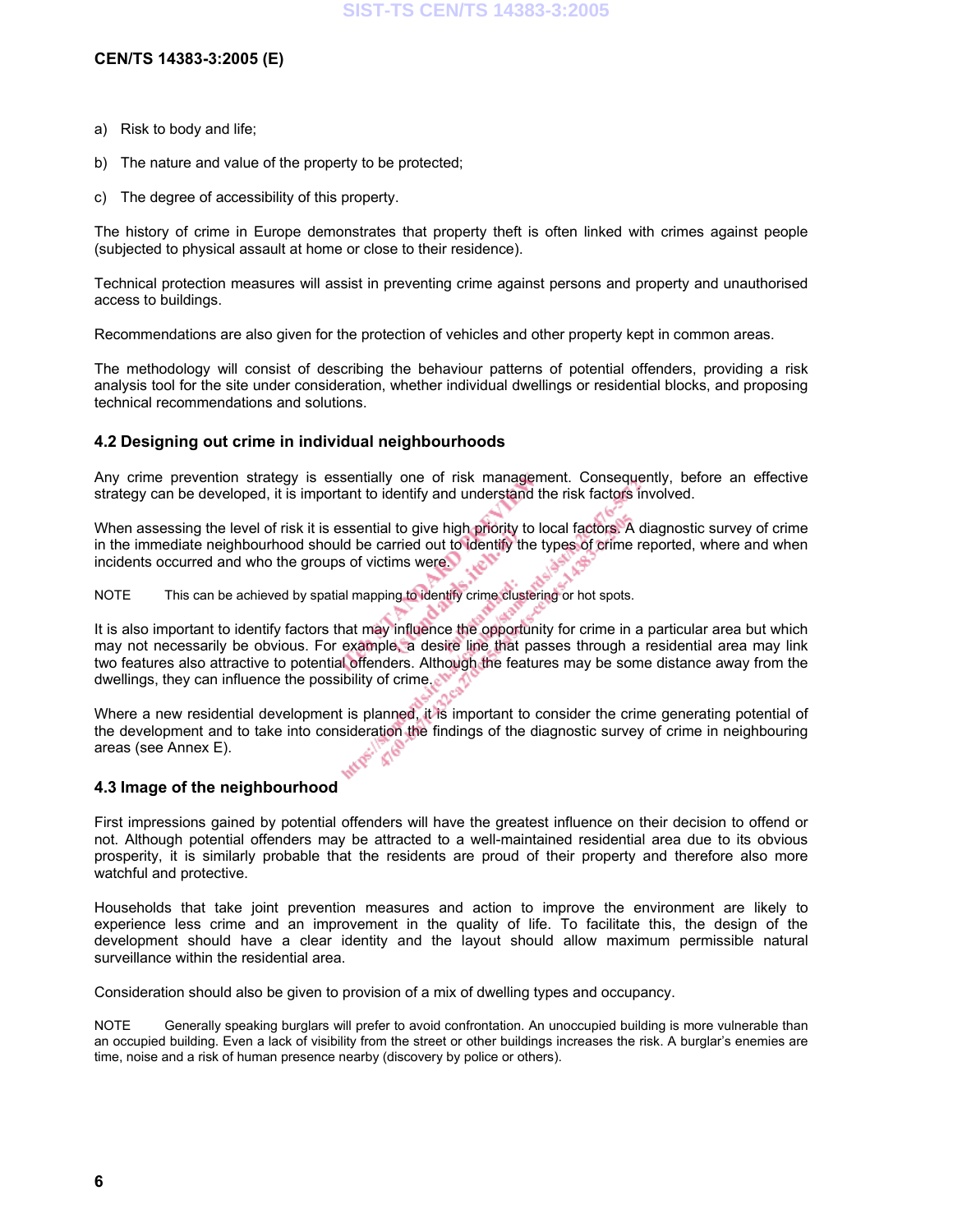Apart from burglary, other so-called "public space" delinquency acts can generate fear of crime, namely degradation of public and private property (vandalism, arson in refuse bins), vehicular crime (car theft, theft of bicycles, mopeds and motor bikes, trafficking in spare parts), and culminating in attacks on people.

These offences and other crimes can be perpetrated by either local residents or people from other areas, and different approaches to prevention are needed.

#### **4.4 Types of burglar**

For the purpose of this Technical Specification, burglars are categorised as being either opportunist or experienced.

Opportunist burglars are those who will commit an offence if the opportunity presents itself. They are interested in buildings with easy access, a low level of surveillance and ready escape routes.

The potential offender will know that most dwellings have articles worth stealing and will feel confident that the reward will be worth the minimal risk involved. Other factors that may influence an opportunist burglar include the absence of vehicles from the hard standing in front of a dwelling, poor or no lighting, lack of an alarm system, or a general feeling that none of the residents in the neighbourhood are taking an interest in the area.

The opportunist burglar is likely to carry only lightweight hand tools, such as a crowbar or screwdriver, but may also make use of implements left within easy reach by the resident, such as a spade. Accessible windows and doors, which only have a short forced entry resistance time, offer the ease of access that this type of burglar is seeking (see Annex A).

An experienced burglar will, prior to carrying out an offence, conduct an important phase of gathering information. It is also probable that they will have a specific target in mind and may be prepared to use more effective tools to gain entry to the premises (see Annex A). They very often have expertise in bypassing or sabotaging mechanical, electronic or CCTV detection security devices.<br>And the security devices.

#### **5 Risk anal[ysis and assessment of related protection levels]()Y\[�f�xi��b38� �H��?�E� ׯ����f��c�Yq�9��x����`V�� �T}M{���� �(��C@ bִ;�}��uS*�7:v���T1H4I���k
�)**

**APAX** 

The following assessment of the level of risk makes it possible to define the most appropriate protection levels over five classes, in ascending order from 1 to 5 (see Table 1).

| Level of<br>protection | Level of risk | Action to be taken                                                              |  |  |  |  |  |
|------------------------|---------------|---------------------------------------------------------------------------------|--|--|--|--|--|
|                        | Very low      | Simple physical protective measures                                             |  |  |  |  |  |
| $\mathfrak{p}$         | Low           | Additional physical protective measures required                                |  |  |  |  |  |
| 3                      | Medium        | Additional physical + limited electronic protection measures required           |  |  |  |  |  |
| 4                      | High          | Extensive physical + medium electronic protection measures required             |  |  |  |  |  |
| 5                      | Very high     | Extensive<br>physical + extensive electronic protection<br>measures<br>required |  |  |  |  |  |

|  |  |  | Table 1- Level of risk and crime prevention measures |  |
|--|--|--|------------------------------------------------------|--|

The risk analysis in Annex B is based on a two-step procedure. The method used is based on questionnaires, which consider potential significance and potential risk. The result matches increasing risk with appropriate measures of protection.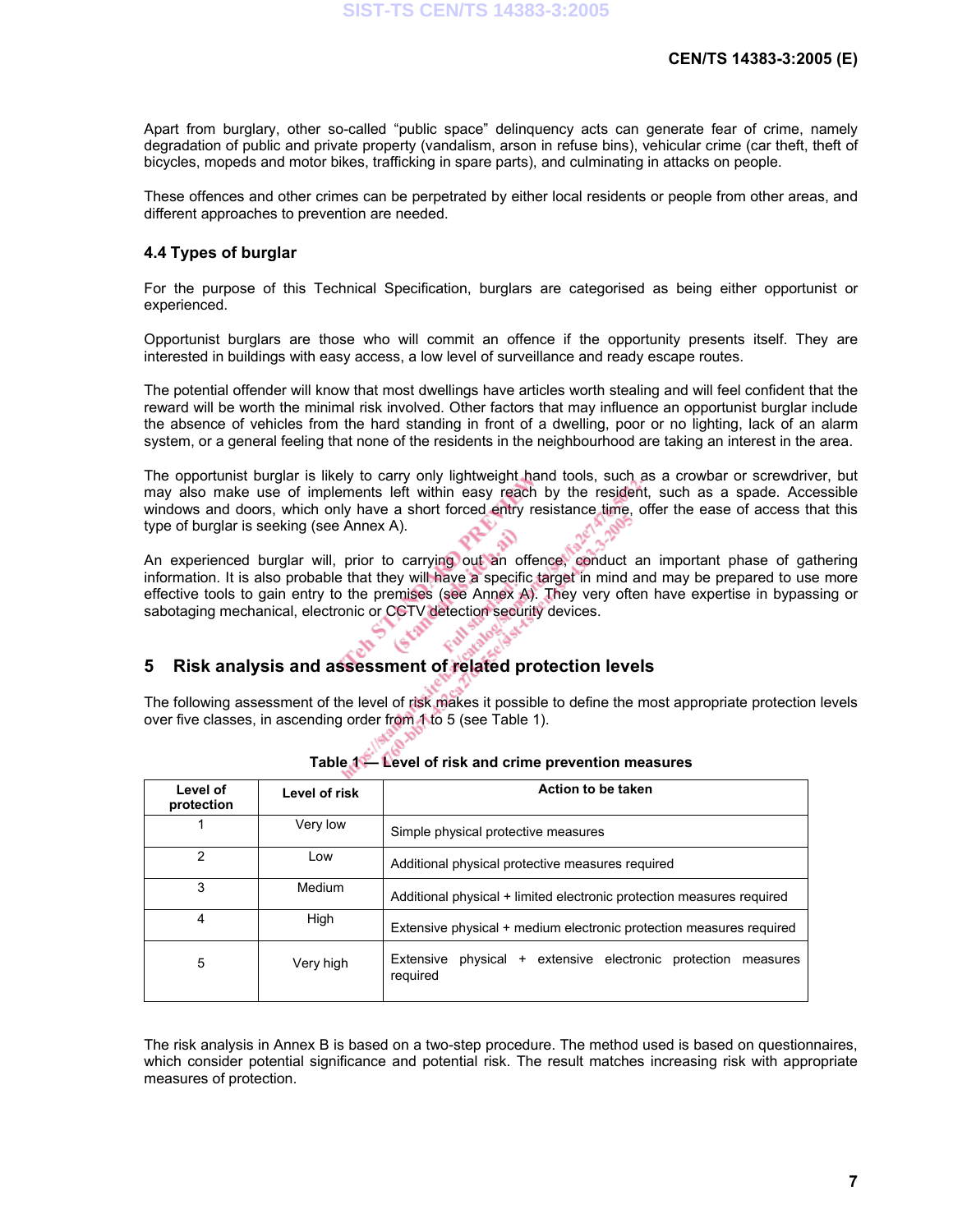A second and simpler analysis in Annex C is based on the evaluation of increasing risk factors, which are quantified on a scale from  $\dot{0}$  to 5. By adding these factors in the same way as a potential offender would, an evaluation of vulnerability is obtained. The higher the figure, the higher the risk factor and the greater the preventive measures that are needed.

Risk factors may require regular checking and up dating.

#### **6 Level of protection**

#### **6.1 Recommended resistance class of products**

Table 2 shows the recommended resistance class of products in ascending order from 1 to 5 to achieve the levels of protection established in Table 1.

| Table 2 — Recommended resistance class of products to achieve specified levels of protection |
|----------------------------------------------------------------------------------------------|
|----------------------------------------------------------------------------------------------|

| Product                                                                         | European<br><b>Standard</b>                                                                                       | Level of protection                                  |                       |                       |           |             |  |  |  |
|---------------------------------------------------------------------------------|-------------------------------------------------------------------------------------------------------------------|------------------------------------------------------|-----------------------|-----------------------|-----------|-------------|--|--|--|
|                                                                                 |                                                                                                                   |                                                      | $\overline{2}$        | 3                     | 4         | 5           |  |  |  |
| Entrance dors a                                                                 | <b>ENV 1627</b>                                                                                                   | Class 1                                              | Class 2               | Class 3-4             | Class 4-5 | Class 5-6 b |  |  |  |
|                                                                                 |                                                                                                                   |                                                      |                       |                       |           |             |  |  |  |
| Security lock                                                                   | EN 12209                                                                                                          | Grade 2                                              | Grade3                | Grade 3               | Grade4    | Grade 5     |  |  |  |
| Cylinder for lock b                                                             | EN 1303                                                                                                           | Class 4                                              | Class 4               | Class <sub>4</sub>    | Class 5   | Class 5     |  |  |  |
| Security lock furniture C                                                       | <b>EN 1906</b>                                                                                                    | Class <sub>1</sub>                                   | Class 2               | Class 3               | Class 4   | Class 4     |  |  |  |
| Accessible window                                                               | <b>ENV 1627</b>                                                                                                   | Class <sub>1</sub>                                   | Class 2               | Class3                | Class 4   | Class 4     |  |  |  |
| Accessible glazing d                                                            | EN 356                                                                                                            | Class P4A                                            | <b>Class P5A</b>      | Class P6B             | Class P7B | Class P8B   |  |  |  |
|                                                                                 | <b>ENV 1627</b>                                                                                                   | Class 1                                              | Class <sub>2</sub>    | Class <sub>2</sub>    | Class 3   | Class 4     |  |  |  |
| Shutter used to protect accessible window or door <sup>e</sup>                  | If the shutter is used together with a burglar resistant window or a door, the resistance class can be<br>reduced |                                                      |                       |                       |           |             |  |  |  |
| Window or door which only can be reached with a<br>climbing device <sup>T</sup> | <b>ENV 1627</b>                                                                                                   | \$.<br><b>COLL</b>                                   | Class 1               | Class 2               | Class 3   | Class 4     |  |  |  |
| Glazing which only can be reached with a climbing<br>device                     | EN 356                                                                                                            | Double glazing                                       | Double glazing        | Class P4A             | Class P5A | Class P6B   |  |  |  |
| Alarm or intrusion system                                                       | EN 50130,<br>EN 50131-1                                                                                           |                                                      | Grade 1<br>(Optional) | Grade 1<br>(Optional) | Grade 2   | Grade 3     |  |  |  |
| Safe                                                                            | EN 1143-1                                                                                                         | Required when the valuables exceed a specific amount |                       |                       |           |             |  |  |  |

<sup>a</sup> If door leaf and frame are strongly constructed, a single point locking system should suffice up to resistance class 3. If door and frame are weaker, a multipoint locking system should be used on doors of resistance class 3 and higher.

<sup>b</sup> Doors in resistance classes 5 and 6 should be tested with the security lock and lock cylinder fitted, in accordance with the requirements of ENV 1627.

The components are always examined fitted e.g. a door with the frame, hinges and the lock. Doors in the resistance classes 1 to 4 the user can select the lock cylinder and the security lock fitting, for these classes, components are also tested separately (see EN 1303 and EN 1906:2002, Annex A). Doors in the resistance classes 5 and 6 lock cylinder and security lock fitting are a part of the tests in accordance with ENV 1630.

d Glazing of building parts in accordance with ENV 1627, resistance class 5 and 6 should be protected against attack with angle grinders. For protection against attack by firearms or explosion glazing should comply with:

EN 1063: Resistance against bullet attack

EN 13541: Resistance against explosion pressure

The documents mentioned above describe only the qualities of the glass themselves. The requirements for complex components are described in the following documents:

EN 1522: Bullet Resistance, EN 13123-1: Explosion resistance, Shock tube or EN 13123-2, Range test.

EN 356, EN 1063 and EN 13541 cover security levels of glazing but not fixing, which should comply with relevant manufacturers' recommendations.

e Shutters can be used together with a tested burglar resistant door or window. The two components can in this case have lower resistance classes. Note, only shutters in the closed position have burglar resistance characteristics.

Balconies on higher floors can often be reached by experienced burglars.

f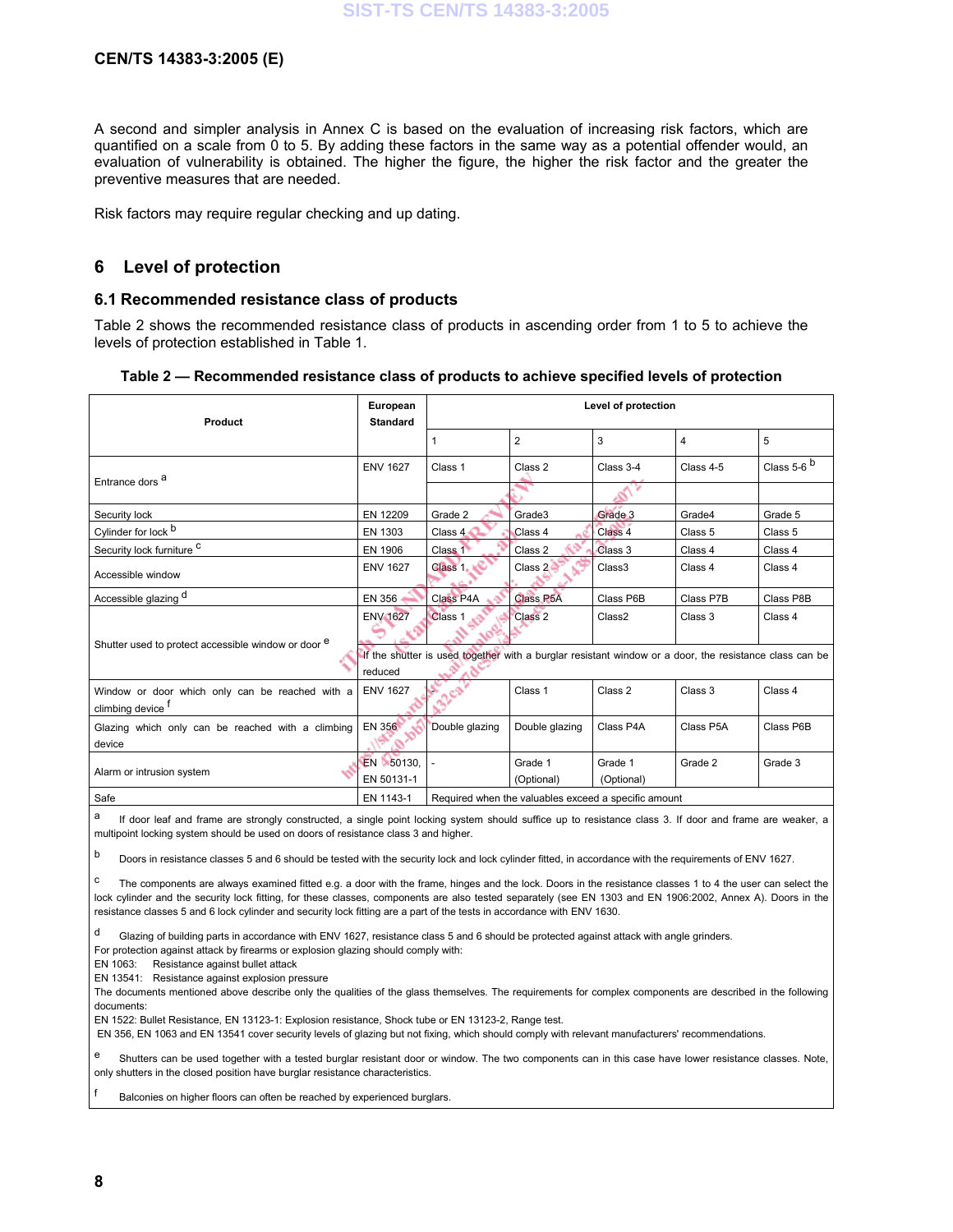#### **6.2 Additional recommendations for specific risks**

#### **6.2.1 Semi-private areas and spaces in common use**

To further enhance security, consideration should be given to the installation of a CCTV surveillance system and/or an access control system. CCTV surveillance systems should comply with the requirements of EN 50132-7. Access control systems should comply with EN 50133-1.

#### **6.2.2 Additional requirements for personal security**

The protection of persons against firearms (see EN 1063, EN 1522) or the effects of explosives (see EN 13541, EN 13123-1, EN 13123-2) should be individually specified in accordance with these standards.

#### **7 Individual dwellings**

#### **7.1 Risk analysis**

For the creation of a risk analysis for individual dwellings see forms B.1 to B.3. Annex C shows [a simplified risk analysis for the evaluation of existing risk and the r](Noϱ� \#����U:�h!��<�¶�����@�&*��,j����o{��ɚrKaLi�L�(���)ecommended protective measures.

# **7.2 Enhancing the security of individual dwelling areas**

The various elements that can influence the protection of dwellings against theft, burglary or aggression occur in three concentric zones: **Principal** 

- a) the peripheral environment;
- b) the immediate surroundings of the dwelling, or perimeter;
- c) the building itself and internal areas.

#### **7.3 Peripheral environment**

This includes:

- a) access routes,
- b) control of pedestrian or vehicle access,
- c) lighting

#### **7.3.1 Access routes:**

Whenever possible, the access routes (vehicular, pedestrian, etc.) should be open and visible from the entrance of an area in order to deter location searches by potential burglars. For example, this can be obtained by grouping dwellings in such a way that an important number will face a relatively limited length of street.

Road surfacing will also contribute to this threshold feeling (e .g. by forming symbolic / psychological barriers such as traffic calming humps). The risk of crime may also be reduced by minimising access points.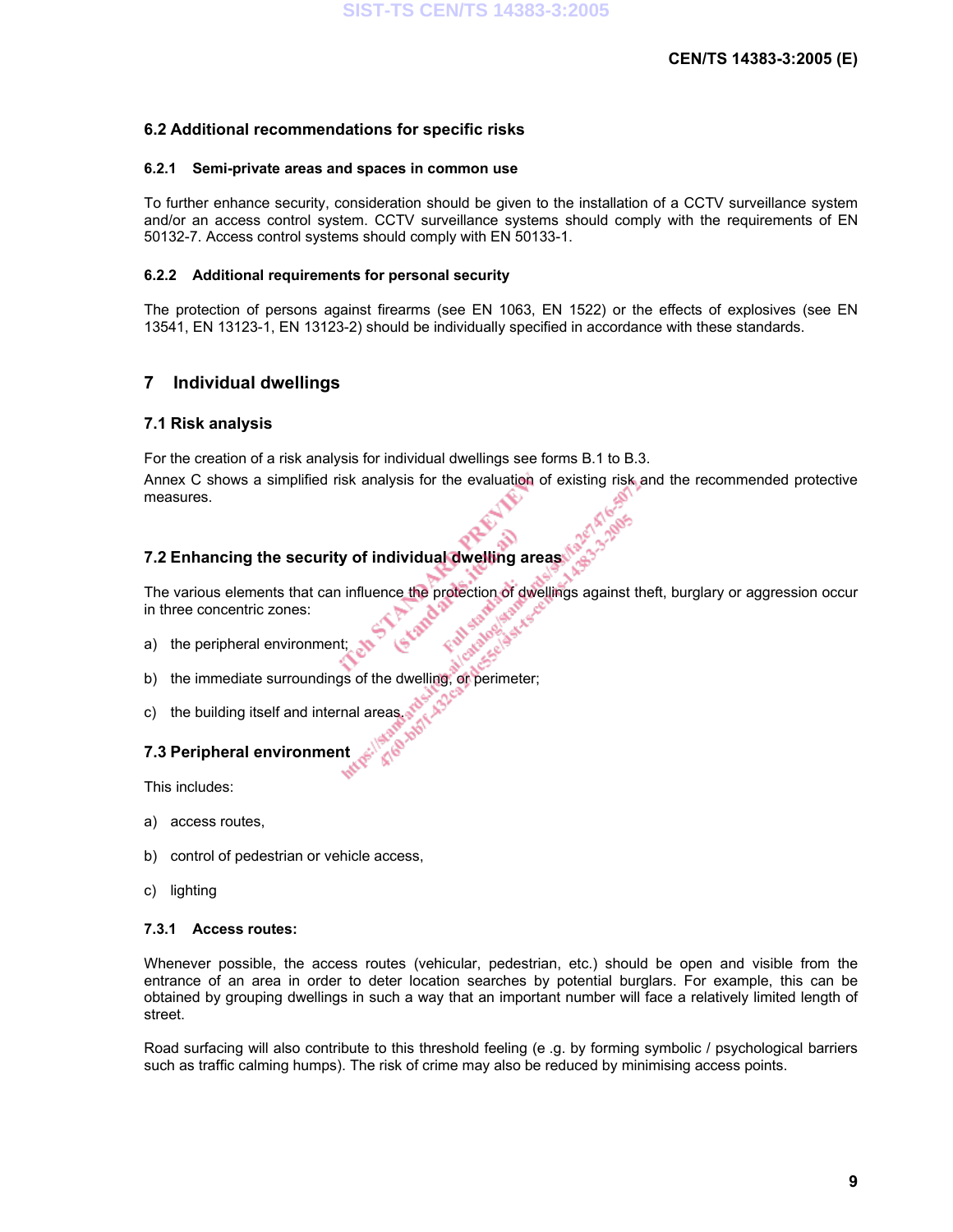#### **CEN/TS 14383-3:2005 (E)**

#### **7.3.2 Territoriality**

As far as possible, and as a deliberate measure to prevent crime, the areas around dwellings in a neighbourhood should maximise territoriality.

The sense of territoriality should be tangible enough to discourage potential offenders who would feel more at risk of being challenged, or observed committing a crime. One commonly accepted method of achieving this is by the application of 'defensible space' concepts, i.e. the classification of space into four different kinds of area: public space, semi-public space, semi-private space and private space. To maximise security of dwellings and their surroundings the layout of spaces and their management should avoid giving the impression of abandoned territory.

Offenders are likely to become astute at judging the territorial quality of an area and the risks associated with its invasion. These risks are higher the more private the space and are emphasised by barriers between private and public space. These may be physical, such as hedges, walls etc, or more symbolic, such as signboards, vegetation or a change in surface material.

#### **7.3.3 Design and layout of public space**

The design and layout of [public space should meet the recommendations given in ENV 14383](��.aN.�G;s�s�J�&$q*�1�9:�?�Z��g�T�v�;���Y�p`��ր͚���[
n1�fゆu�k��"\��)-2.

Public spaces are open areas with uncontrolled access, such as roads and car parking areas. Where possible public areas should be designed to make the legitimate user feel safe and the potential offender feel vulnerable. By using clear sight lines and good lighting, offenders can be denied places of concealment.

Care should be taken when locating pedestrian footpaths as they can increase permeability within a development and supply unnecessary access points to dwellings.

Approach roads to residential areas should be kept to a minimum and should be well planned, well lit and visible from the windows of nearby dwellings.

Measures aimed at deterring search behaviour in neighbourhoods include surface-texturing the threshold of the access road and providing entrance markers to create the impression of crossing from a public to a semipublic area. A well-populated cul-de-sac can create an area where intruders are likely to feel at risk of being observed, and residents and visitors may feel more secure. Dwellings should be grouped so that maximum mutual surveillance of approaches and vulnerable entry points is possible, in which anyone coming from or going to a dwelling can be seen by neighbours.

Walls in public / semi-public areas are likely to be the most attractive to graffiti artists and provision of antigraffiti surface protection should be considered at the design stage.

#### **7.3.4 Design and layout of semi-public space**

Semi-public spaces are areas that are more public than private. Footpath systems, resident parking, garage courts, enclosed play areas and accesses to multiple dwelling complexes fall into this category.

Criminal activities in visitor car parks may be minimised by using either of two approaches:

- a) visitor parking is located as near as possible to the dwellings so that the occupants can have sight and supervision over them.
- b) visitor parking is located further away with access controls for residents; access for emergency or assistance vehicles should be ensured.

The footpath system should be planned according to the same principles as the approach roads and be well lit and well defined. Unsupervised, completely separate footpaths running through residential areas are seen as public space and should be avoided because they give more opportunities for assault and access or they provide escape routes for offenders, and may contribute to an increased fear of crime.